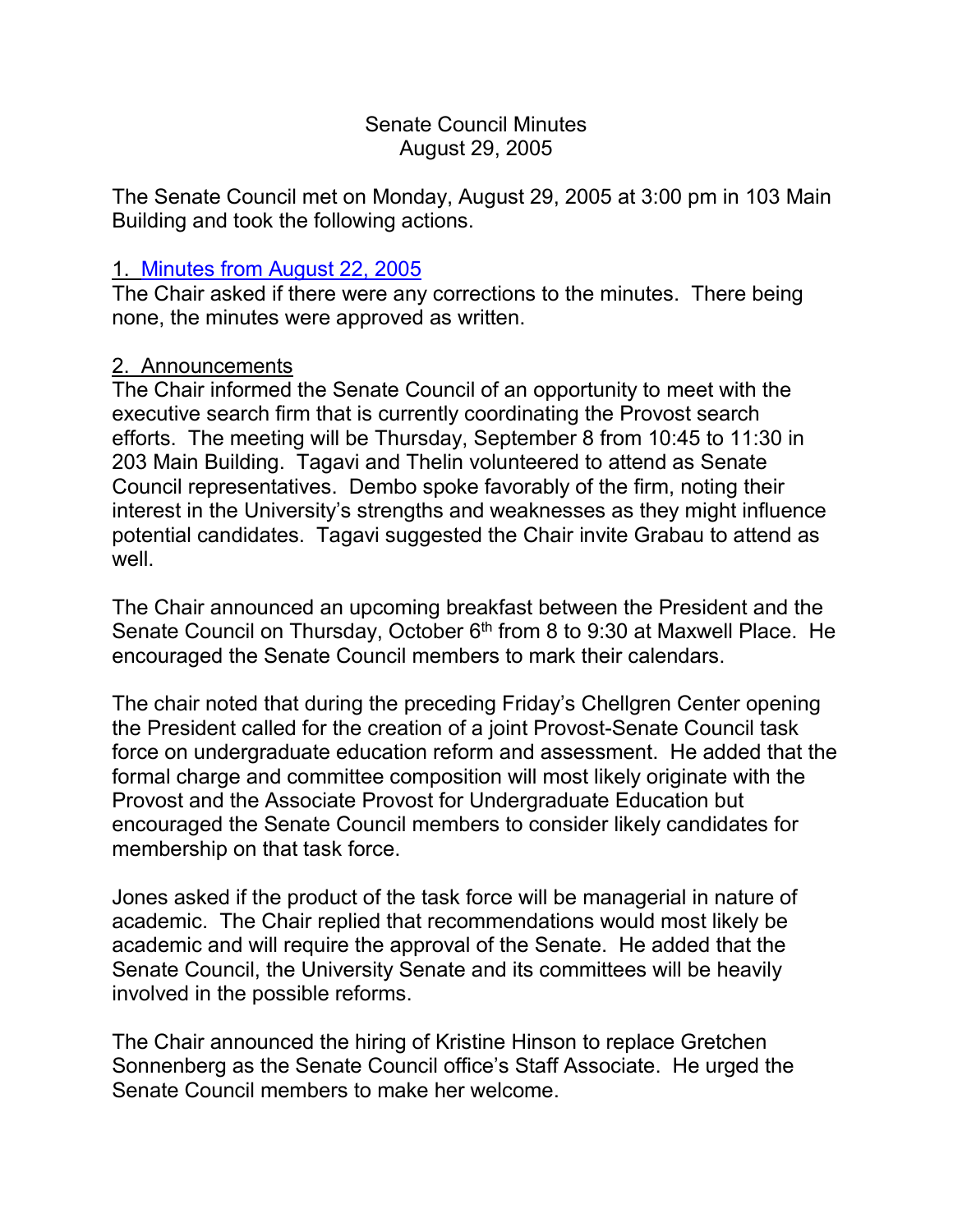# 3. University Senate committee formation

The Chair and the Senate Council members reviewed the committee formation recommendations. With a few minor modifications, the recommendations for both committee memberships and chairpersonships were acceptable. Jones requested that the Rules and Elections Committee receive no new members this year, since it was in the committee was in the middle of a substantial review of the Rules. Tagavi agreed with Jones. Grossman suggested moving the three proposed new members to different committees. After brief discussion, the Chair agreed.

Tagavi requested that the LCC representative to the USP Committee be removed, since LCC (or BCTC) is no longer part of the University of Kentucky. Ms. Scott replied that the Rules still call for a member from LCC. Greissman suggested that the representative remain on the committee as an *ex officio* non-voting member. Ms. Scott will communicate the same to the Associate Provost for Undergraduate Education.

Jones made a **motion** to approve the committee formation recommendations with the changes listed above as well as some other minor changes. Grossman **seconded** the motion, which **passed** without dissent.

## 4. [Academic Offenses Policy](http://www.chem.uky.edu/research/grossman/prop_acad_offenses.pdf)

Cibull made a **motion** to bring the previously tabled proposal back to the Senate Council for discussion. Jones **seconded** the motion, which **passed** without dissent.

Grossman, as committee chair, recapped the history of the proposal and the recently-approved changes to the Student Code of Conduct as approved by the Board of Trustees the previous summer. He revisited the idea of polling the faculty to determine what support of concerns existed among the faculty, noting that support for such a poll among his committee members was split. He asked the Senate Council members for guidance on how best to proceed.

Cibull requested a timeline for how long the approval process might be if a poll were approved. Grossman replied that if log-on authentication was required to make sure each faculty remember responded only once, then more time would be required. Without the need for authentication the timeline would be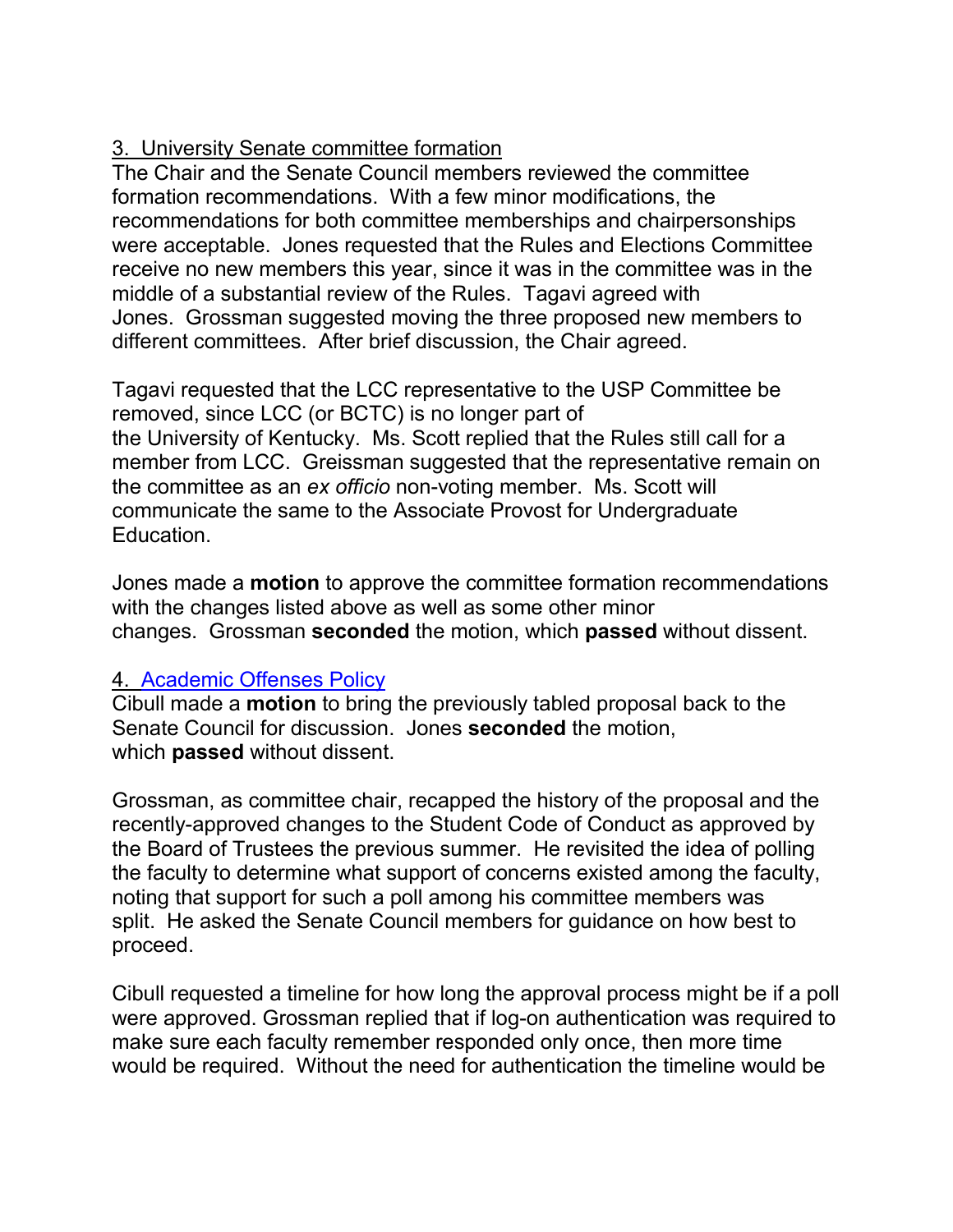reduced. He added that he hoped the proposal could be approved during Fall 2005 so it could be in place for Spring 2006.

Tagavi suggested that some major constituent groups that hadn't been consulted should be. He suggested the SGA, the University Appeals Board, the Provost, and a group of past-Ombuds should be consulted.

Thelin suggested that instead of a poll an informational e-mail be distributed to include a draft of the proposal to every faculty member, asking that they share their views with their elected Senators. The Senators, therefore, could vote based on the feelings of their constituents.

Grossman agreed, noting that his intent all along was to foster an environment that welcomed feedback, noting that many divergent opinions had already been voiced and to varying degrees incorporated into the document. He welcomed additional opportunities to receive input, but confessed to some degree of frustration regarding a lack of feedback from certain quarters, including the University Appeals Board and the SGA.

Tagavi added that additional opportunities to discuss the merit of the proposal should be arranged. He outlined a variety of concerns with particular aspects of the proposal, including his opinion that the assignment of the XE grade was too harsh. He also suggested that all penalties and guilt should be subject to appeal to the University Appeals Board, and expressed concern that only two of UK's benchmarks have the grade of XE as an option. He added that the flowchart was convoluted and worried that students would have difficulty understanding the process. He suggested that the unofficial "deals" struck between faculty and students when offenses occur are unavoidable and will always happen, no matter what the policy. He concluded by asking that he be given time during a subsequent Senate Council meeting to outline the rest of his concerns.

Grossman argued that the current policy was overly simplistic and didn't allow for flexibility based on circumstances. He suggested the proposed system would hold both faculty and students more accountable and would provide a mechanism for tracking and punishing repeat offenders – a provision not available under the current unofficial "deals" system. He noted that the current system didn't make allowances for students who make simple mistakes from which they can learn, since the minimum penalty is a grade of E in the class, while the proposed system would only penalize multiple offenders. He supported the grade of XE, noting that it is often difficult to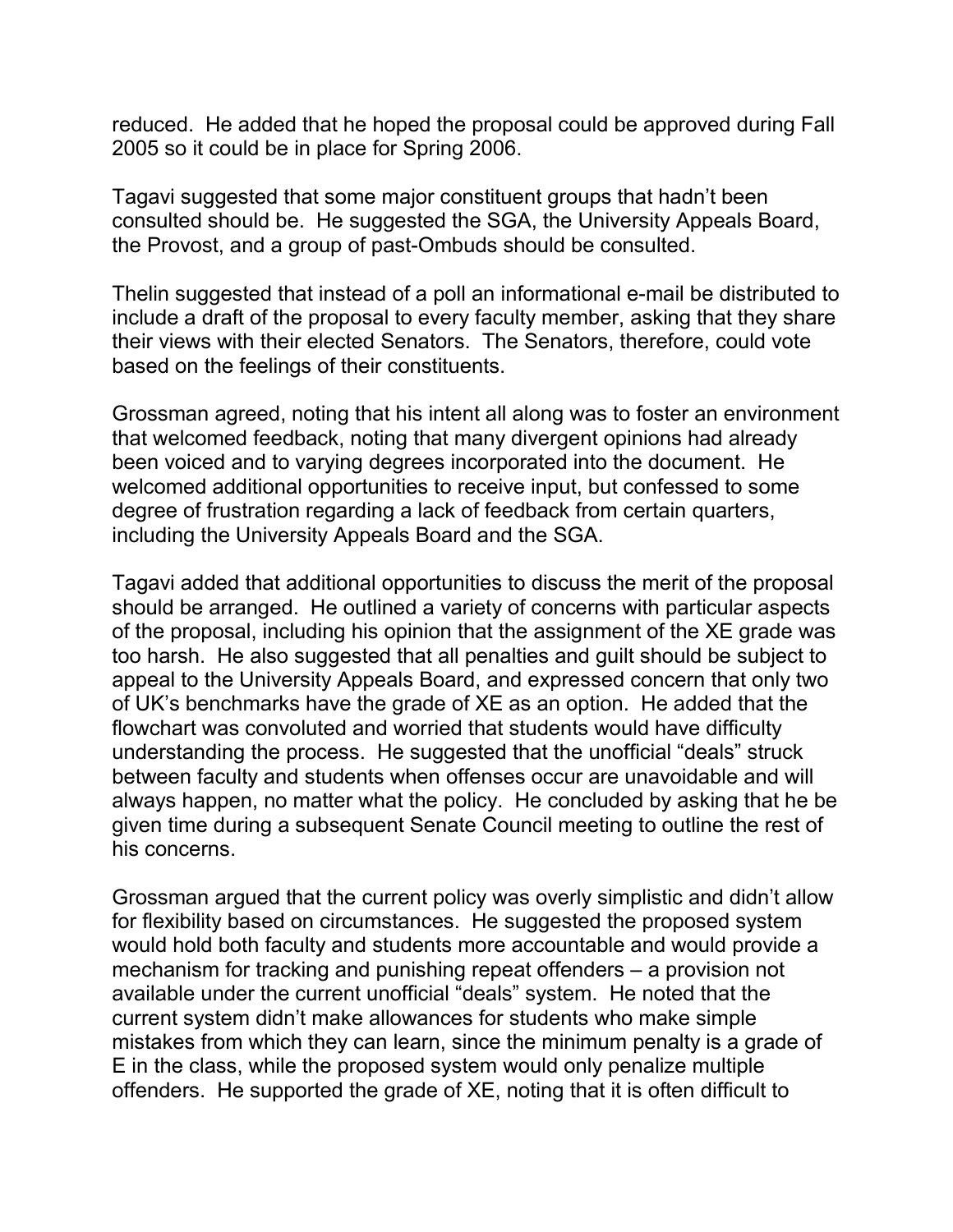determine if an E on a student's transcript is a result of an academic offense or poor academic performance. The XE would represent "truth in advertising" and would represent a more honest way of depicting what had occurred. In response to the argument that unofficial "deals" will always exist, Grossman said that inconsistent reaction on the part of the faculty to academic offenses was not only unfair to students but was legally indefensible. He added that students who cheat multiple times should receive a harsher penalty than those who cheat just once, and noted that only multiple offenders would have any indication of an academic offense noted on their transcripts.

In response to the argument that all penalties should be able to be appealed to the University Appeals Board, Grossman replied that the confidence of the faculty in their ability to determine a lesser penalty, such as redoing an assignment, should not be second-guessed by a distant body with no real stake in the outcome or consequence of the decision. He added that the faculty's confidence in the process would be shaken and would encourage them to constantly only give the minimum penalty if they sensed a lack of autonomy. He added that the decision of a lesser penalty for a minor offense should be kept as close to the situation as possible, since those who are most familiar with the situation are the student, the faculty member and the department chair.

The Chair noted that there were very sharply divided perspectives on this issue and asked the Senate Council members to recommend possible courses of action.

Cibull made a **motion** to open a web-based form of communication to all faculty and students to discuss this issue for a finite period of time. The results of faculty and student input should be collated by the committee and brought before the Senate Council, along with input from other interested parties either in writing or in person, at the Chair's discretion. The proposal would again be discussed at the Senate Council and, if deemed appropriate, forwarded to the University Senate for one period of discussion and then forwarded to the subsequent meeting for a vote. Jones **seconded** the motion.

Grossman supported the motion, but offered the **friendly amendment** that the proposal be presented at the November University Senate meeting for discussion and the December meeting for a vote, adding that the Senate Council would therefore need to discuss the proposal at an October meeting. Cibull accepted the **friendly amendment**.